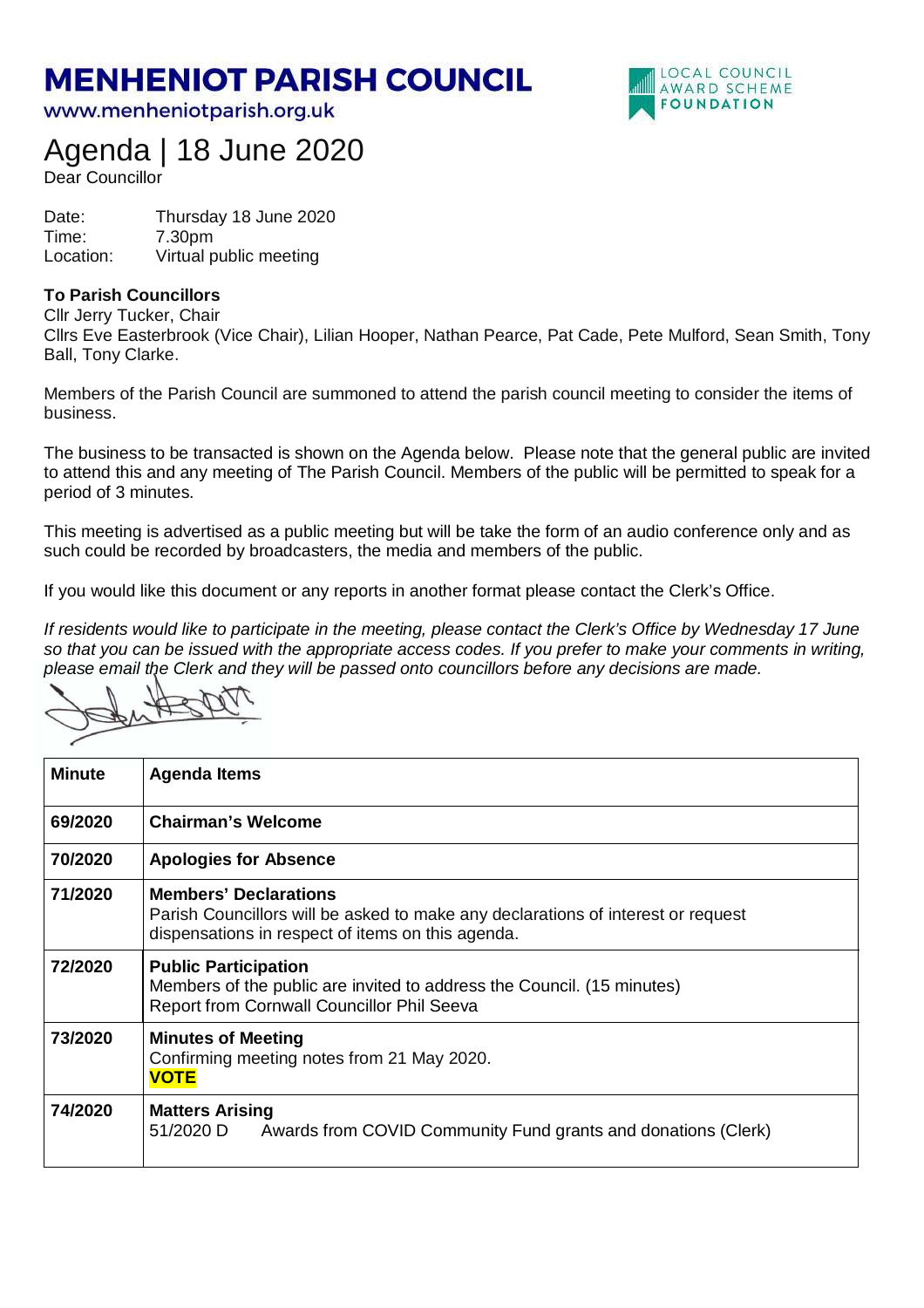| 75/2020 | Correspondence<br>Email from Mr Keith Goldsmith asking for support in his table tennis project.<br>A<br>Councillors will be asked to endorse a letter of support for this project and agree a donation<br>of funding.                                                                               |                                                                                                      |                                                                                                                                                                                                                                                                                             |            |               |  |  |
|---------|-----------------------------------------------------------------------------------------------------------------------------------------------------------------------------------------------------------------------------------------------------------------------------------------------------|------------------------------------------------------------------------------------------------------|---------------------------------------------------------------------------------------------------------------------------------------------------------------------------------------------------------------------------------------------------------------------------------------------|------------|---------------|--|--|
| 76/2020 | <b>Planning Matters</b><br>A<br>planning applications received before the agenda was finalised.                                                                                                                                                                                                     | To agree the parish council's response to Cornwall Council consultations on new                      |                                                                                                                                                                                                                                                                                             |            |               |  |  |
|         | Application: PA20/04452                                                                                                                                                                                                                                                                             | Elevation and upgrade conservatory construction.<br>Location: 13 Kingswood Estate Merrymeet PL14 3LR | Proposal: Install pitched roof and double width door to existing double garage. Remove<br>stone cladding to front elevation and render. Extend driveway to front and side of garage.<br>Install Upvc windows and composite front door to replace existing. Remove lean-to on West           |            |               |  |  |
|         | B<br>only. None received.                                                                                                                                                                                                                                                                           |                                                                                                      | Any applications received by Cornwall Council by the time of the meeting. Information                                                                                                                                                                                                       |            |               |  |  |
|         | С<br>PA20/02575 APPROVED<br>engineering business<br>D                                                                                                                                                                                                                                               |                                                                                                      | Planning applications approved by Cornwall Council.<br>Location: Crossways Menheniot Liskeard Cornwall PL14 3RF<br>Proposal: Construction of steel framed shed to provide storage/workshop for existing<br>Planning applications refused by Cornwall Council or withdrawn by the applicant. |            |               |  |  |
|         |                                                                                                                                                                                                                                                                                                     | Information only. None refused.                                                                      |                                                                                                                                                                                                                                                                                             |            |               |  |  |
| 77/2020 | <b>Financial Matters</b><br>Accounts for Payment - Schedule 2020/21 - Members are to consider the payment<br>A<br>schedule and agree payment.<br><b>VOTE</b> and agree who to authorise                                                                                                             |                                                                                                      |                                                                                                                                                                                                                                                                                             |            |               |  |  |
|         | <b>Date</b>                                                                                                                                                                                                                                                                                         | Payee                                                                                                | <b>Description</b>                                                                                                                                                                                                                                                                          | Pay        | £             |  |  |
|         | 22/06/2020                                                                                                                                                                                                                                                                                          | Linda Coles                                                                                          | Internal audit                                                                                                                                                                                                                                                                              | <b>OLB</b> | 200.00        |  |  |
|         | 22/06/2020                                                                                                                                                                                                                                                                                          | Broxap                                                                                               | Keys to waste bin                                                                                                                                                                                                                                                                           | <b>OLB</b> | 13.20         |  |  |
|         | 22/06/2020                                                                                                                                                                                                                                                                                          | Plandscape                                                                                           | Ground maintenance                                                                                                                                                                                                                                                                          | <b>OLB</b> | 300.00        |  |  |
|         | 26/06/2020                                                                                                                                                                                                                                                                                          | Salaries                                                                                             | May 2020                                                                                                                                                                                                                                                                                    | <b>OLB</b> | 722.00        |  |  |
|         | 26/06/2020                                                                                                                                                                                                                                                                                          | <b>HMRC</b>                                                                                          | <b>PAYE</b>                                                                                                                                                                                                                                                                                 | <b>OLB</b> | 126.00        |  |  |
|         |                                                                                                                                                                                                                                                                                                     |                                                                                                      |                                                                                                                                                                                                                                                                                             |            |               |  |  |
|         |                                                                                                                                                                                                                                                                                                     |                                                                                                      |                                                                                                                                                                                                                                                                                             |            |               |  |  |
|         |                                                                                                                                                                                                                                                                                                     |                                                                                                      |                                                                                                                                                                                                                                                                                             |            | £<br>1,361.20 |  |  |
|         |                                                                                                                                                                                                                                                                                                     |                                                                                                      |                                                                                                                                                                                                                                                                                             |            |               |  |  |
|         | B                                                                                                                                                                                                                                                                                                   | Direct Bank Payment & Receipts. For information.                                                     |                                                                                                                                                                                                                                                                                             |            |               |  |  |
|         | <b>Date</b>                                                                                                                                                                                                                                                                                         | Payer                                                                                                | <b>Description</b>                                                                                                                                                                                                                                                                          |            | £             |  |  |
|         | 31/05/2020                                                                                                                                                                                                                                                                                          | <b>Cornwall Council</b>                                                                              | Interest                                                                                                                                                                                                                                                                                    |            | 45.68         |  |  |
|         | 11/05/2020                                                                                                                                                                                                                                                                                          | Lloyds Bank                                                                                          | <b>Interest</b>                                                                                                                                                                                                                                                                             |            | 0.49          |  |  |
|         | 20/05/2020                                                                                                                                                                                                                                                                                          | <b>TSO Host</b>                                                                                      | refund                                                                                                                                                                                                                                                                                      |            | 41.99         |  |  |
|         | 12/05/2020                                                                                                                                                                                                                                                                                          | Resident                                                                                             | Allotment rent                                                                                                                                                                                                                                                                              |            | 12.00         |  |  |
|         | 20/05/2020                                                                                                                                                                                                                                                                                          | Resident                                                                                             | Allotment rent                                                                                                                                                                                                                                                                              |            | 12.00         |  |  |
|         | All bank receipts this period                                                                                                                                                                                                                                                                       |                                                                                                      |                                                                                                                                                                                                                                                                                             |            | 112.16<br>£   |  |  |
|         | <b>Bank Reconciliation.</b><br>С<br>This report may be viewed on the council's website                                                                                                                                                                                                              |                                                                                                      |                                                                                                                                                                                                                                                                                             |            |               |  |  |
|         | Annual Governance and Accountability Return<br>D<br>This report may be viewed on the council's website<br>Councillors will be asked to approve the AGAR report for the year ending 31 March 2020 and<br>receive a commentary from the auditor.<br>The Annual Governance Statement VOTE<br>Section 1 |                                                                                                      |                                                                                                                                                                                                                                                                                             |            |               |  |  |